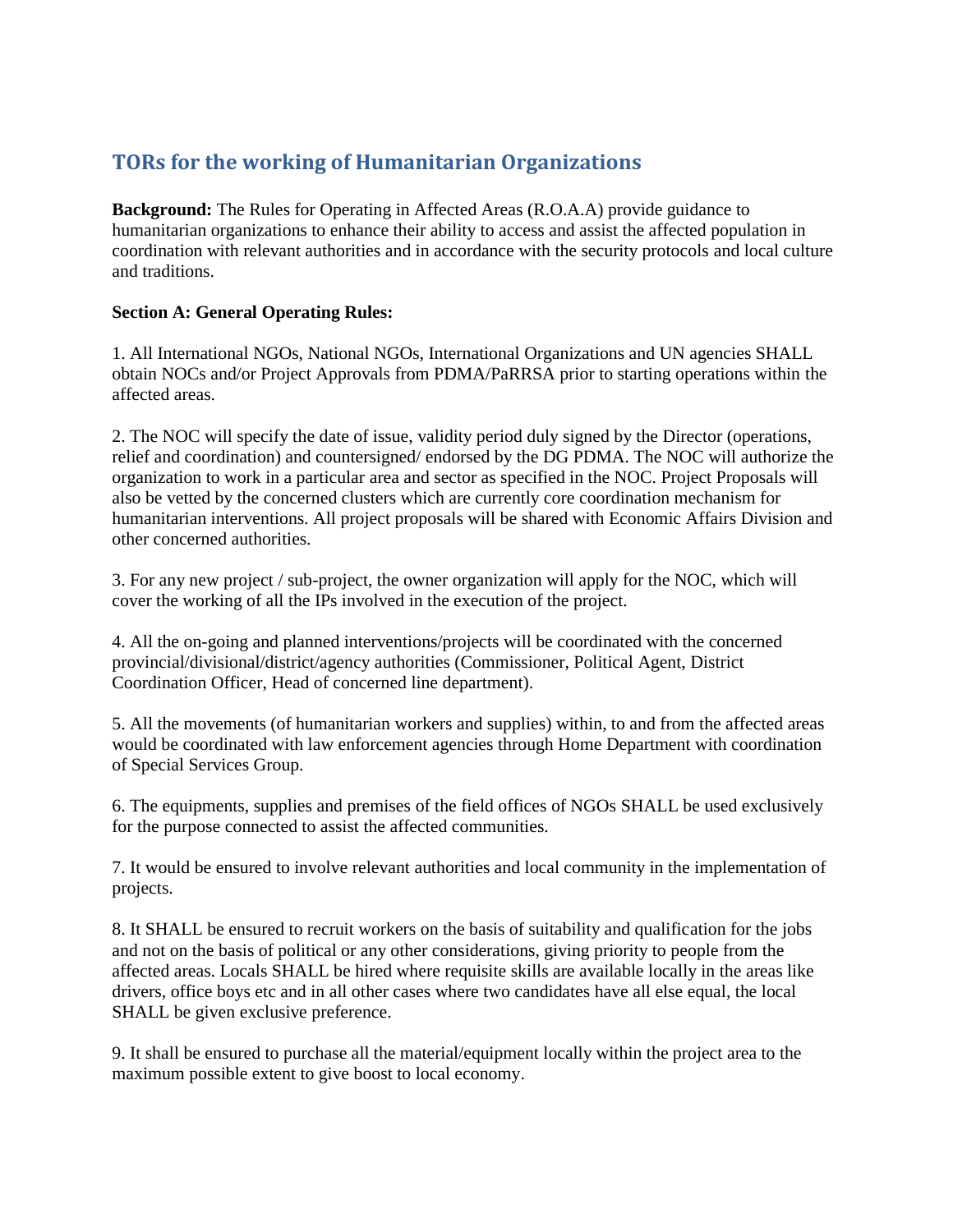10. All NGOs/Implementing partners shall submit their progress reports (Monthly/Quarterly/Terminal & Evaluation) in line with the reporting guidelines provided in Annex A.

11. All NGOs/Implementing partners shall submit their work plans on weekly basis to relevant DCO offices.

# **Section B: Compliance with Security Protocols and Local Culture and Traditions:**

**1. Female Staff working in rural areas**: It is advised when stationing female staff in rural areas they must be accompanied by another female staff. Care must be exercised to balance the policy of the humanitarian organizations of equal opportunity and merit based selection with the local sensitivities.

**2. Respect for Women**: The community in rural areas is sensitive to strangers interacting with their women. Stranger males approaching or talking to women can have serious repercussions. Discretion is advised when approaching local women; it must be done in consultation with males/heads of families, however female staff can interact with the local women without the presence of males. Similarly care needs to be exercised in office working; female staff be seated separately and a male and a female staff having one to one meeting behind closed doors be avoided as far as possible. Promiscuous relationship is not tolerated in the area and can draw violent reaction.

**3. Working Hours**: Late working hours for female staff particularly in the hours of darkness is unacceptable to local community and can invite sharp reaction.

**4. Separate seating arrangements:** Un-related males and females sitting together are viewed unfavourably. Separate seating arrangements for male and female staff should be made in; training workshops/seminars, official/other functions, vehicles etc.

**5. Dress Code**: Women staff are advised to cover themselves fully by head scarf, full sleeves shirts and shalwar (trousers) up to ankles. Dress is worn loose with aversion to "revealing" and tight dress. Due discretion is advised for female workers while moving in the area. Men are advised to wear local dress and avoid shorts or dress which is inappropriate to local customs.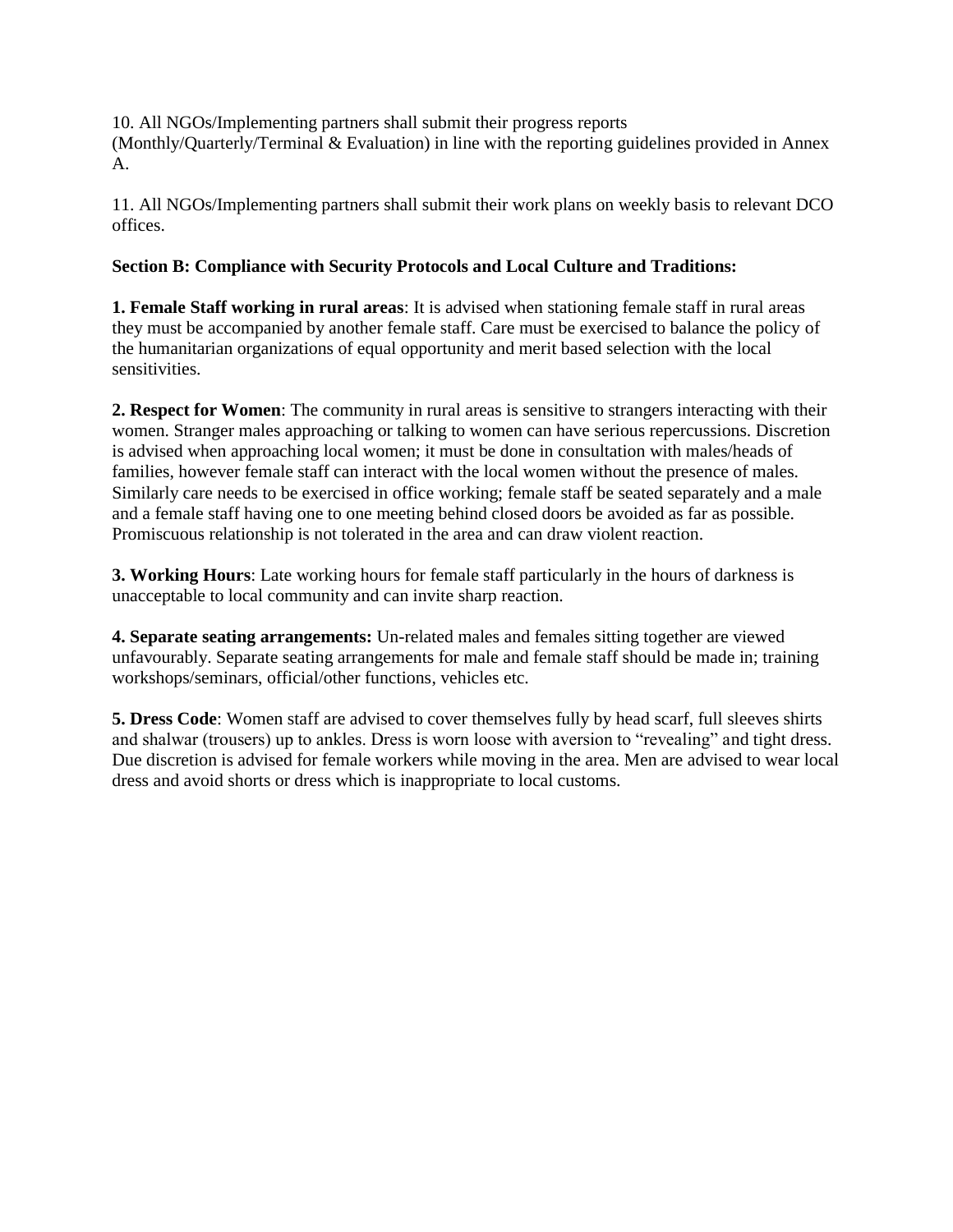## **6. Travel:**

A female sitting on the front seat in a vehicle along with the driver is viewed with disapproval. Female staff should avoid sitting on the front seat as far as possible. They may occupy the front seat if more than one male colleague is accompanying as males and females sitting on the same seat are also cause of more serious concern to the locals.

For out of city/long travel, the female employees may be allowed to be accompanied by a Mahram i.e. a close relative like father or brother etc. at their personal expense and arrangements, if so requested by the staff concerned. The male guardians/family of the female staff must be informed in advance of such planned travels.

Workshops/Seminars requiring overnight stay of female staff outstations are a sore point and cause of violent reaction from the community. Entire humanitarian community should ensure that workshops/seminars are organized in safe areas and if the participation of female employees is unavoidable requirement ,they must be provided separate boarding and lodging and their families should consent to their participation in the event.

#### **Section C: Compliance with Security Protocols**

**1. Security Coordination** NGO/UN agencies are advised to maintain close liaison with District Police Officer (DPO) who will liaison with all heads of intelligence agencies and Pakistan Army deployed in the area. DPO will hold weekly district meetings with the Security Focal Points of the NGOs/UN agencies to coordinate security arrangements.

**3. Security Focal person** NGO's/UN agencies are advised to appoint security focal person at the district level.

**4. Information Sharing** Timely sharing of any valuable information including type of any threat received or suspicion should be immediately shared with DPO through the security focal person.

**5. Security Advisory** Police issue advisory from time to time to the security focal person. NGOs and UN agencies operating in the areas are requested to adhere to the police advisory and plan their movements accordingly.

**6. Security Plans** All NGOs and UN agencies are requested to draft security plans for their offices in the district and share a copy with DPO.

**7. Securing Office Building** All NGOs/UN agencies are advised secure their office building with security cameras, bomb blast protection securing the outer premises, re-strengthening gates and employing private security guards for the premises.

**8. Staff Information** All NGOs and UN agencies are requested to provide information on staff stationed in the district in the attached form – *Annex B*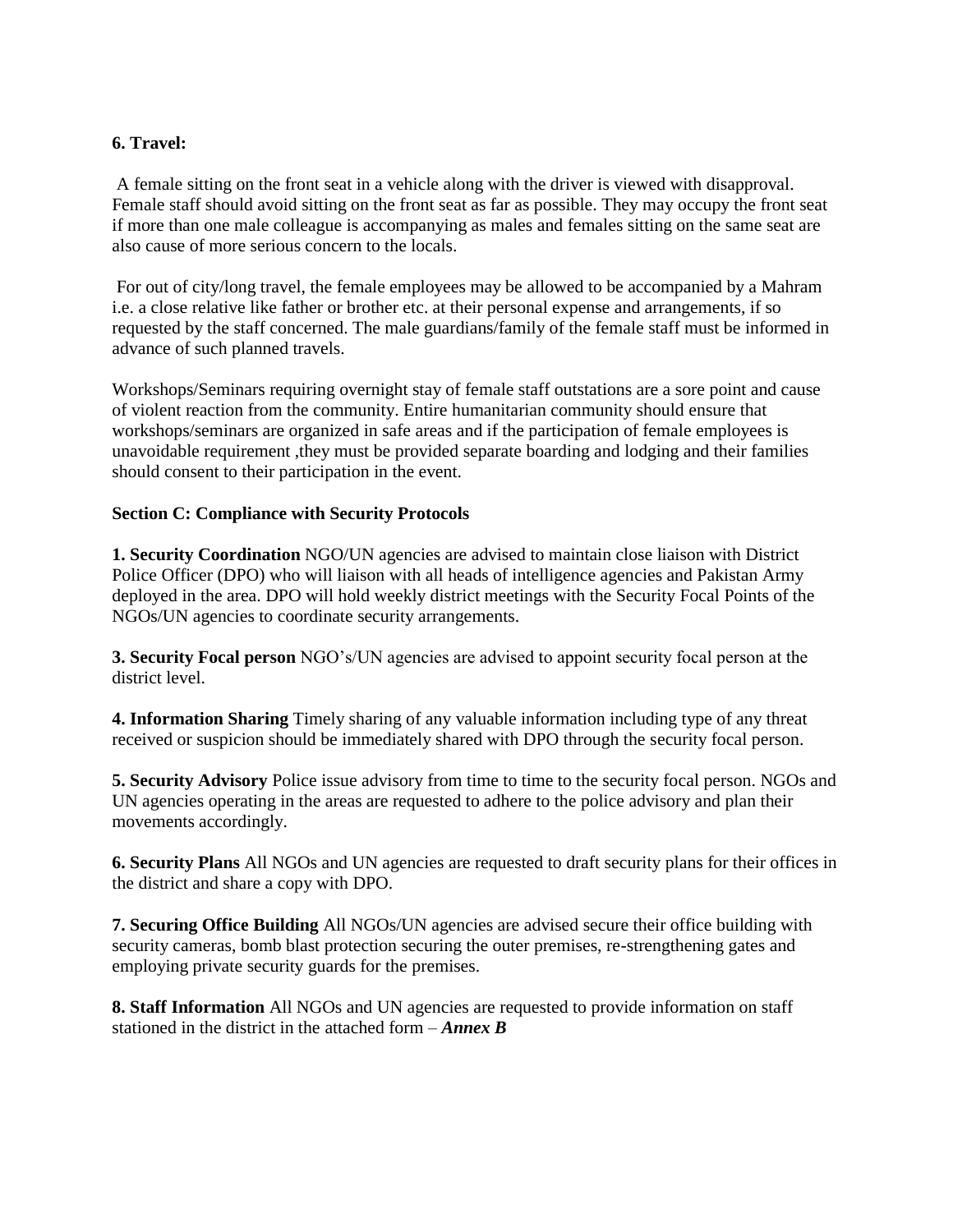**9. Traveling Outside District** Staff (national or international) who will be visiting the district for short assignments /assessments must also liaise with Home Department and acquire prior approval before travelling. Home Department will require personnel and vehicle details. Home Department and provincial government has the right to allow or not allow any of the request for travelling in to the affected districts.

**10. Travelling inside districts** All NGO/UN agency travelling within the district will be coordinated with the DPO and local mechanisms will be developed through the Security Coordination meeting chaired by the DPO.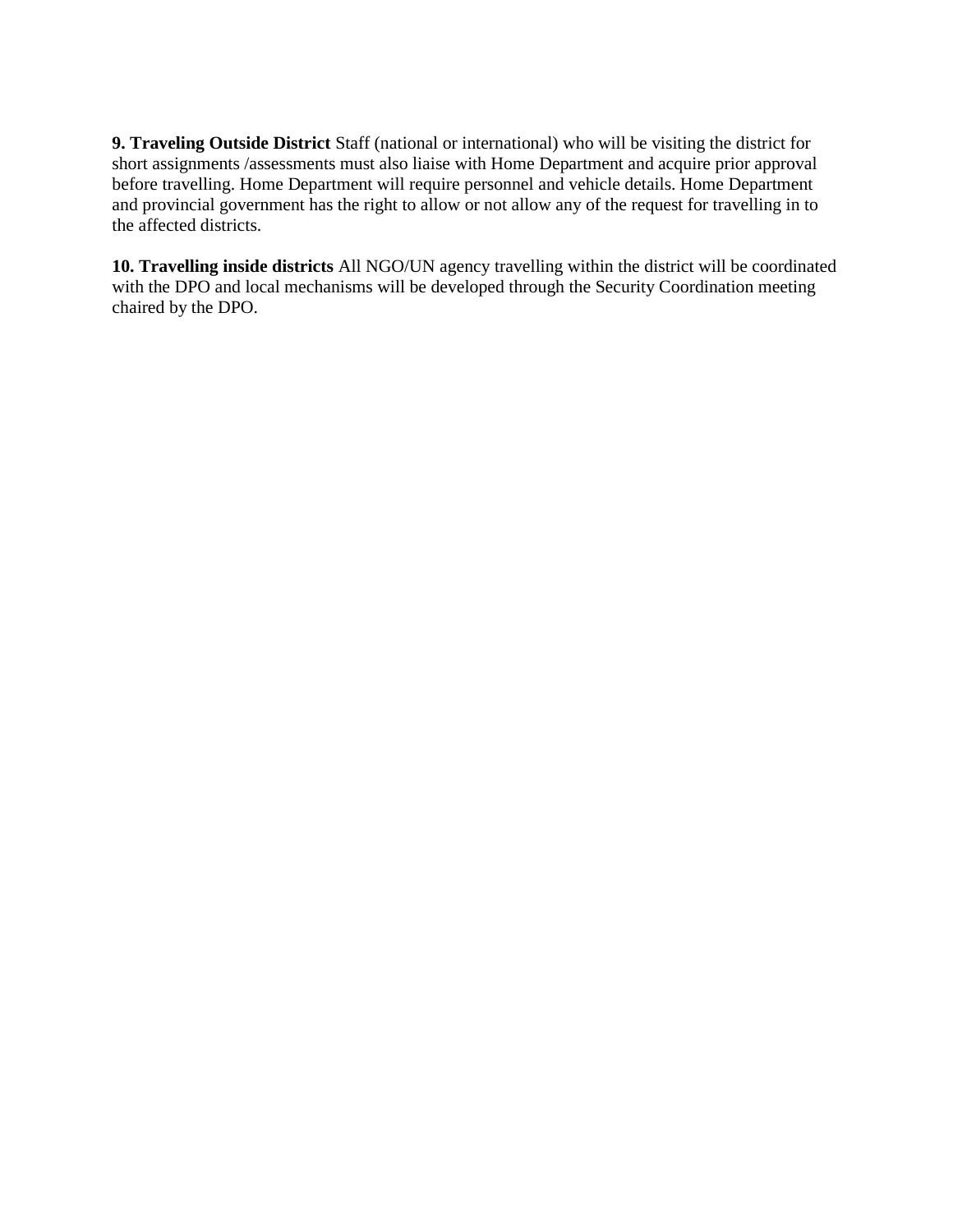#### **Annex A: Reporting Guidelines**

#### **Objective of the Monitoring &Progress Reporting**

This document establishes reporting guidelines for the implementing partners who have obtained NOCs to work under the overall umbrella of PDMA. Overall objectives of the progress tracking of various projects being implemented by various humanitarian organizations, are to

As a yardstick of performance, responsiveness transparency and accountability

Independent and statistically robust information and analyses on progress

Support, planning and implementation across program logic model

Process documentation, body of knowledge and Learning , compliance and midcourse correction

Sharing of information and learning with internal and external stakeholders

As a tool for ensuring transparency and accountability for donors and sponsors

Mid course correction where applicable

Assess viability of planning and allocation of resources

Identify and fill the gaps

Avoid overfeeding of one particular areas

Track the needs of the affected area

Identification of problems, causes of potential bottlenecks in project implementation and provide strategic recommendations

All reports should be submitted only in English Language by using the Prescribed formats. In case of the interventions other than the prescribed formats following information is mandatory: *Location of the interventions (Name of Village, Union Council, Tehsil and District) Deliverables: in terms of Numbers (e.g. 20 sewing machines distributed) Beneficiaries (in terms of HHs and individuals, disaggregated by sex)*  **Project Reporting** 

a) All NGOs are required to submit monthly, mid-term and final narrative and financial reports. These reports will normally be considered public information, unless otherwise agreed.

b) For all projects, the reports must be submitted by Implementing Agencies.

c) For all projects, the reports must be submitted by the respective Executing Agency in consultation with the Implementing Agency.

d) In all cases, PDMA reserves the right to request additional information or justification